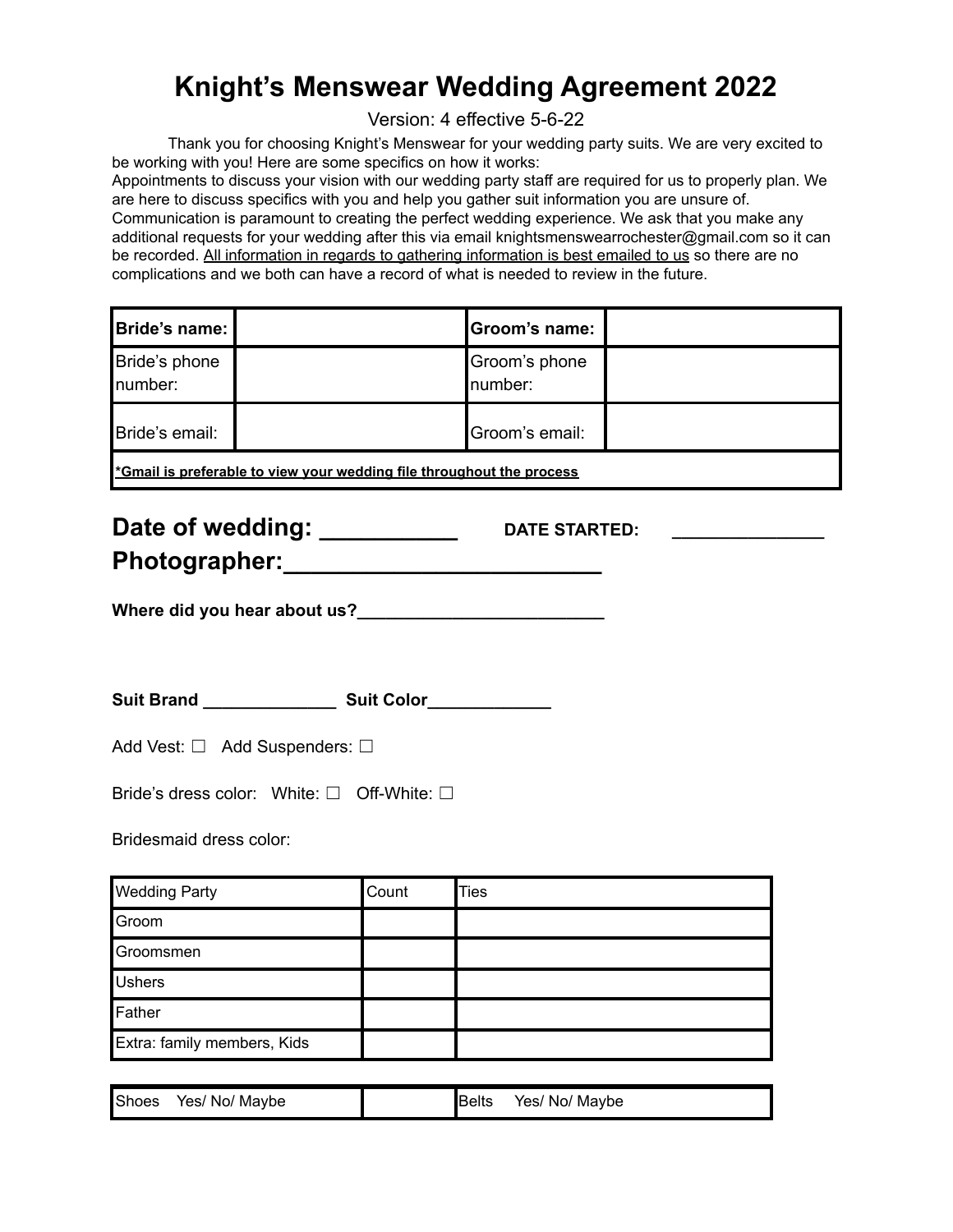### **\* Please feel free to fill out the Excel sheet "Wedding Party Info Sheet" located at the bottom of the Wedding page on our site <https://www.knightsmenswear.com/weddings> if typing is preferred. Then email the file to us at knightsmenswearrochester@gmail.com**

| Name | Phone | Role in Party | Height &<br>weight | City State | Full suit or Shirt and<br>Tie |
|------|-------|---------------|--------------------|------------|-------------------------------|
|      |       | Groom         |                    |            |                               |
|      |       |               |                    |            |                               |
|      |       |               |                    |            |                               |
|      |       |               |                    |            |                               |
|      |       |               |                    |            |                               |
|      |       |               |                    |            |                               |
|      |       |               |                    |            |                               |
|      |       |               |                    |            |                               |
|      |       |               |                    |            |                               |
|      |       |               |                    |            |                               |
|      |       |               |                    |            |                               |
|      |       |               |                    |            |                               |
|      |       |               |                    |            |                               |
|      |       |               |                    |            |                               |
|      |       |               |                    |            |                               |
|      |       |               |                    |            |                               |
|      |       |               |                    |            |                               |
|      |       |               |                    |            |                               |
|      |       |               |                    |            |                               |
|      |       |               |                    |            |                               |
|      |       |               |                    |            |                               |
|      |       |               |                    |            |                               |
|      |       |               |                    |            |                               |
|      |       |               |                    |            |                               |
|      |       |               |                    |            |                               |
|      |       |               |                    |            |                               |
|      |       |               |                    |            |                               |
|      |       |               |                    |            |                               |

**Additional Notes:**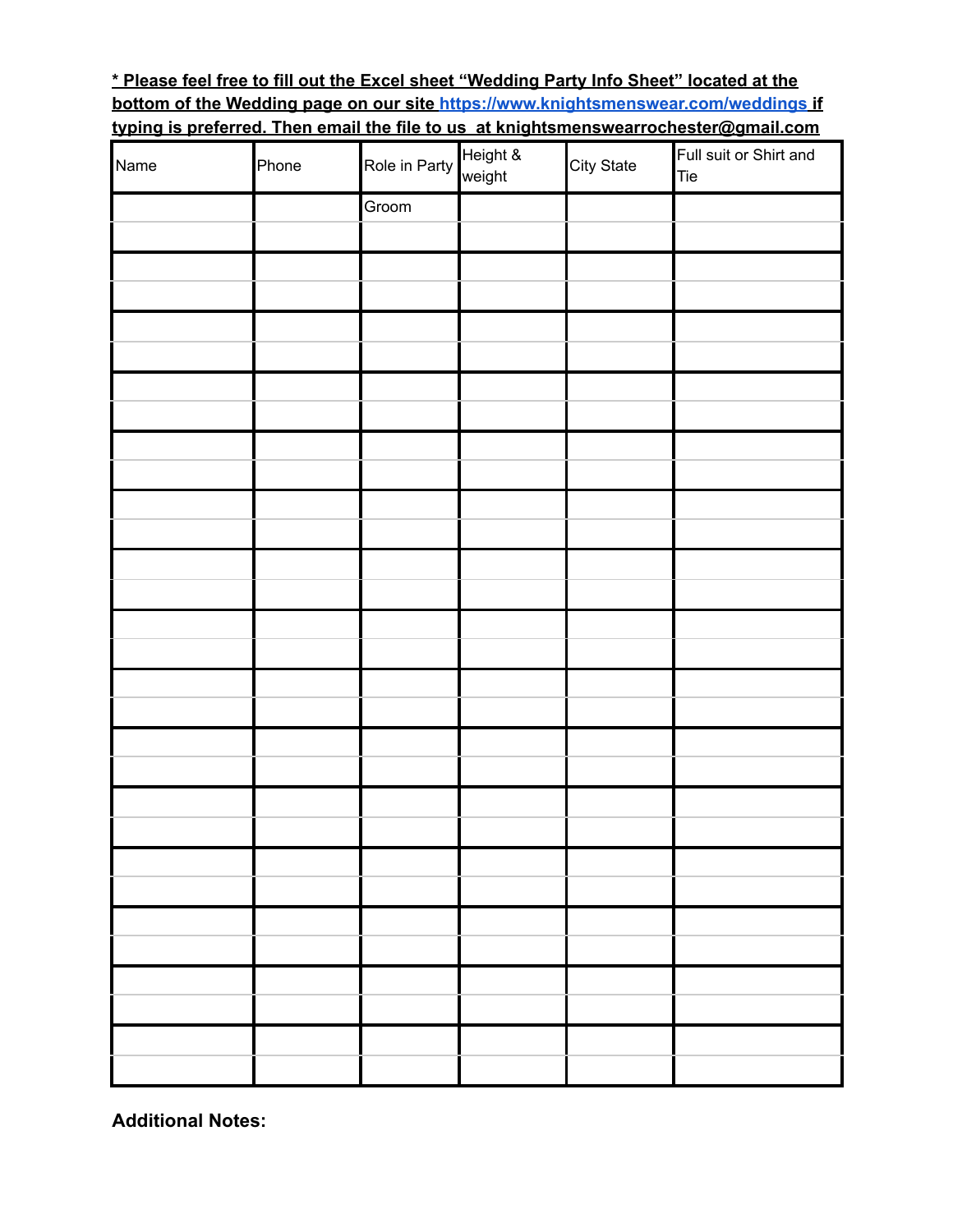# Responsibilities of the bride and Groom

**The following is the set of responsibilities for the Bride and Groom in regards to the wedding process with us.** Please read the following and initial each box that you understand each part of your duties.

1) The information given by Knights Menswear is **your responsibility to give to the entire wedding party Fathers, and especially Mothers.** If we provide the information to you and they do not receive it there can be confusion with what the members of the party are going to receive or what they can receive. (Example.: Suits don't come with pant separates. Ties are given to the Bride and Groom. How long it takes to fit and all other important information. I recommend emailing the agreement to everyone in the wedding party. \_\_\_\_\_ Initial

2) We will not tolerate unprofessional behavior from members of the party. We are here to help you execute your wedding and will do everything in our power to ensure that happens. We will be honest and professional with you and require the same of whom we do business with. Swearing or hostility towards staff will not be tolerated and we will cancel the wedding process immediately after management review the occurrence \_\_\_\_ initial

3) It is the responsibility of the bride and groom to ensure people are fitted in a timely manner. You are responsible for making sure everyone comes into our store to be fitted or contacts us with the proper information to fill your order. If the wedding party is not fit by the agreed upon date, there may be a penalty. \_\_\_\_\_ initial

4) That product from the manufacturers is not always available. In some situations, the product is on backorder or can run out. I understand that the store will make every effort to get the goods I am requesting in a timely manner. Getting all the information to the store early enough ensures that they can properly order and fill my wedding needs. If I am under the three-month deadline that the store cannot guarantee the goods I am requesting. I will not hold the store responsible for not being able to fill my order. \_\_\_\_\_\_ initial

5) Tailoring is done at the rate that the tailors can complete. The tailors do not work for Knights Menswear as employees and as such are not controlled by us. It is not a first come first serve basis with regards to tailoring. (We sometimes have late fittings that require us to move slots in tailoring). You are free to take suits to another tailor to better fit your schedule.

\_\_\_\_\_\_ initial

6) This is your wedding and we prefer to only work with you and the individuals who needs fitting. Should any issue arise you will work directly with us to solve the problem or the individual that needs attention \_\_\_\_\_\_\_ initial

7) Please give a copy of the "Groomsmen info Sheet" to anyone needing clothes for your wedding. **Also all wedding fitting must have appointments.** They can make appointments at

[www.knightsmenswear.com](http://www.knightsmenswear.com) \_\_\_\_\_\_\_ initial

8) I have received the information and guidelines to follow for our wedding

\_\_\_\_\_\_\_\_\_\_\_\_\_\_\_\_\_\_\_\_\_\_ Bride \_\_\_\_\_\_\_\_\_\_\_\_\_\_\_\_\_\_\_\_\_\_\_ Groom

Store Copy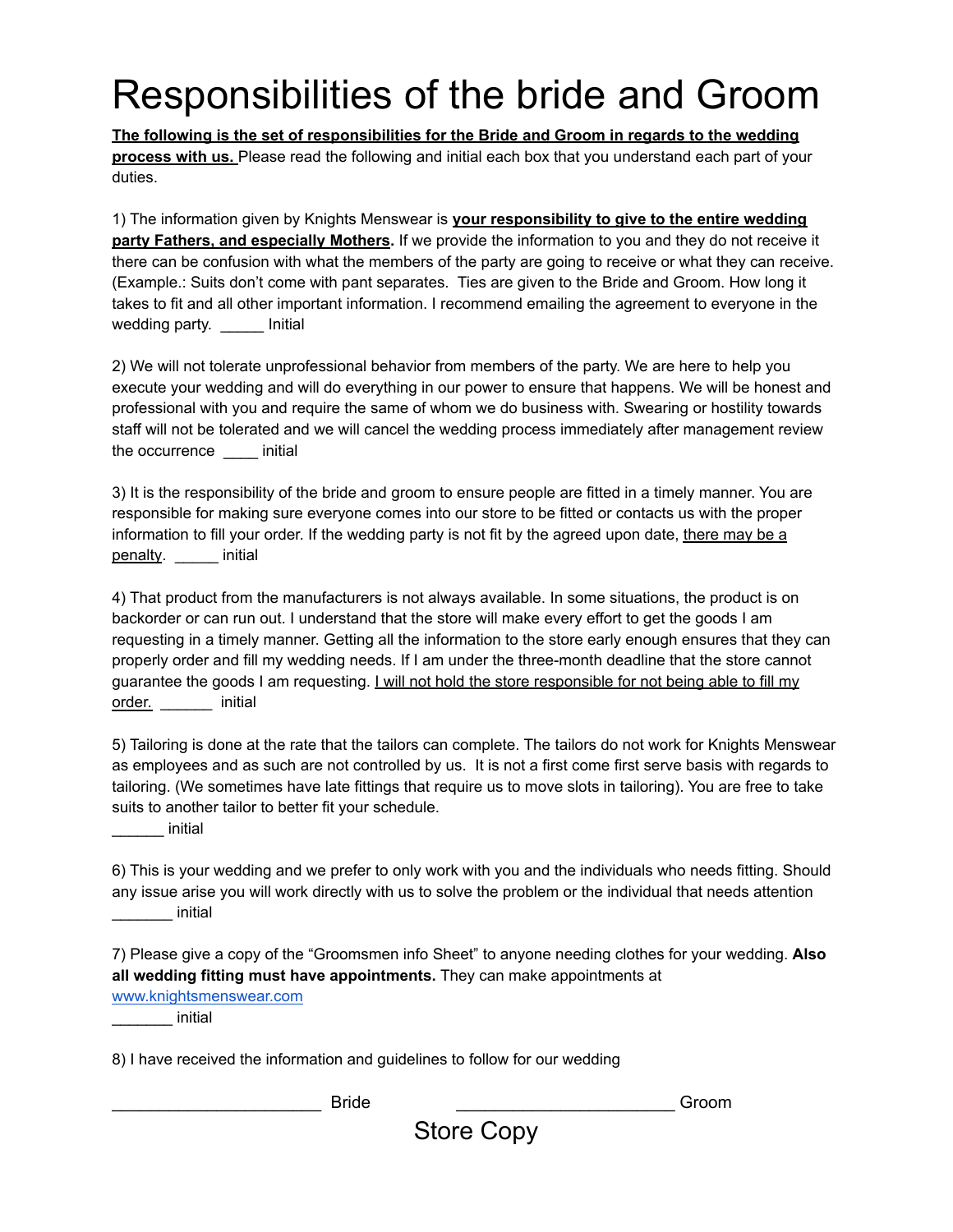## Knight's Menswear Wedding Agreement

### **Pricing**

The package price is dependent upon a few things: the brand of suit you choose, whether you want a vested or non-vest suit, and which brand of tie you choose. When you have made a decision about the suit and tie you'd like, we will then be able to determine the price of your suit package will be. One thing to keep in mind is that not all ties come with pocket squares. Our job is to match your color needs as closely as possible, which sometimes means choosing a tie that does not have a square. In these cases, we will recommend the best color pocket square (usually egg shell or white to match the shirts) to compliment the suit and tie. In these cases, the additional pocket square will add \$10.00 to the suit package price.

Below are the package prices for the vested suits. The base suit package are **bolded** and prices go up dependent upon the tie and shirt brand chosen.

| Suit                    | <b>Shirt</b>      | Tie                 | Package Price |
|-------------------------|-------------------|---------------------|---------------|
| <b>Core Suit</b>        | <b>Base Shirt</b> | <b>Solid Tie</b>    | \$199.00      |
| Add vest                | \$29              | Add suspenders      | \$20.00       |
| 100% Wool no yest       | <b>Base Shirt</b> | Microfiber tie      | \$299.00      |
| <b>Patterned Tie</b>    | $+$ \$5           | Silk tie            | $+ $20$       |
| <b>Nunn Bush Shoes</b>  | \$80              | <b>Mission belt</b> | \$45.00       |
| <b>BQ Belt and shoe</b> | combo             |                     | \$100.00      |

\*\*Pricing effective May 1st 2022

\* Silk ties and pocket squares will have an upgrade cost.

\*Ties without pocket silks included will need to add \$10.00 and be selected separately.

\*Portly and extra long suits suit package prices depending upon availability and material.

PORTLY SUITS and EXTRA LONG suits: \$20 added \*at market rate

### **SIZES ABOVE 52R OR 52L in certain suits \$10-\$20 added**

**ADDITIONAL SWITCHES IN PANTS OR VEST \$30 \* at market rate**

### **DRESS SHIRTS ABOVE 18 ½ SIZE \$5 added**

**Special order items that we do not stock: \*at market rate**

### **Vests:**

- **- Come in some colors only in regular sizes (charcoal)**
- **- Not all manufacturers make vests in short, regular, and Long vests with the suits. If an individual wears his pants low or is disproportioned we may not be able to order a separate vest and will need to altered for the vest to fit properly. We of course will make every attempt to solve each problem to the best of our ability.**
- **- Notice: vests for big and tall may not be available, Alterations can be expensive please let us make sure all can fit properly.**

**At market rate = the price at cost that we pay for the item or charge.**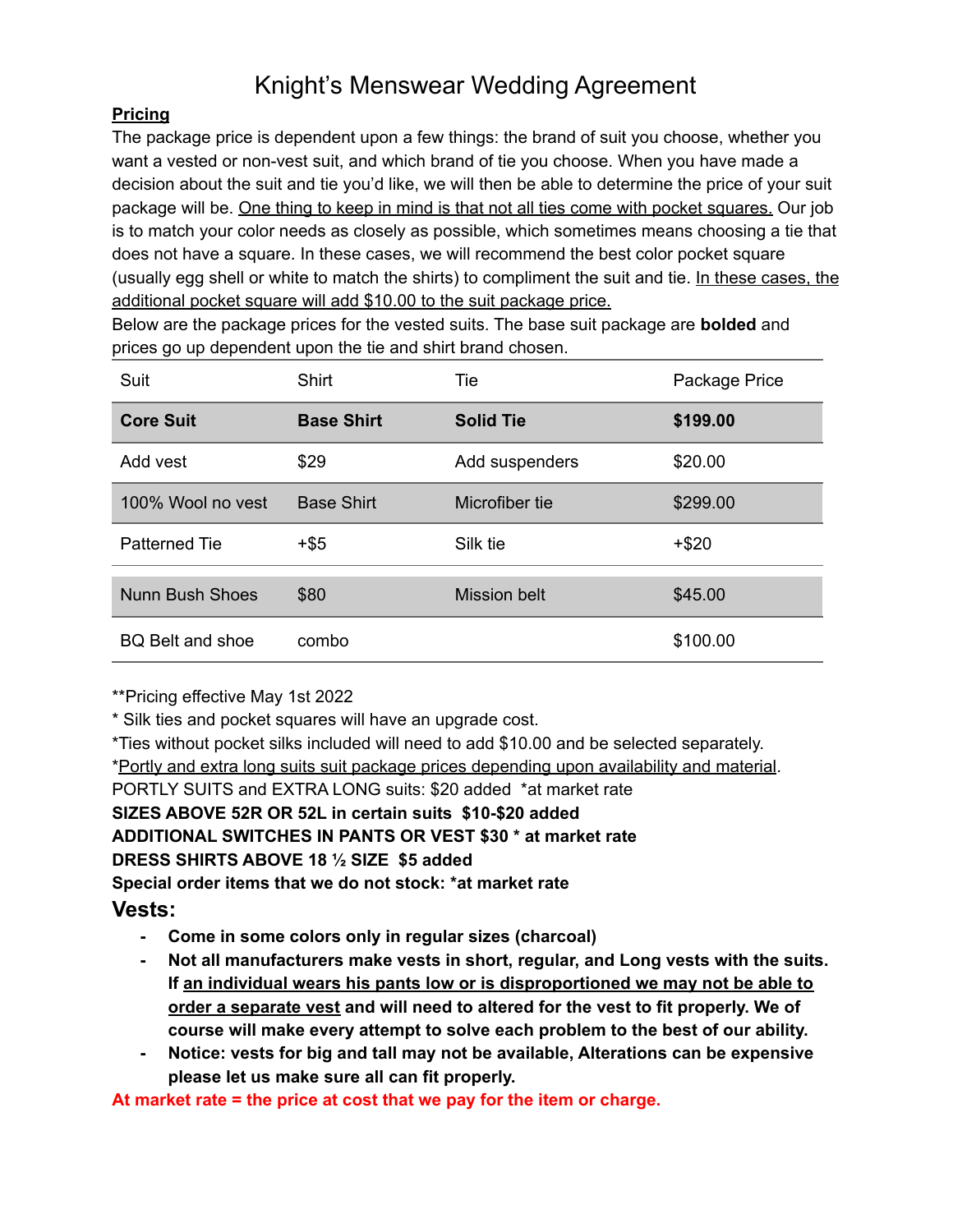**Timing:** We like to have at least 6 months before the wedding. Why? To make sure all the sizes are right and that we have enough time to get the suit in case of any shortages. The alternative is going with another company that may translate into extra costs. We ask for 6 months from the time everyone is fitted to the date of the wedding. See timeline for more information.

**Fitting:** When selecting a suit color we need to keep in mind the sizes we need. A black suit comes in every size imaginable. As the color gets more complicated, style, or style (vested, slim fit) the options of availability of fitting everyone sizes becomes much harder if not impossible. **We all need to make sure we can fit everyone in the party.** We want your expectations to meet reality, while making sure everyone is comfortable and looks cohesive and great! Suits in the package price are purchased as a set and come standard, meaning there is a 6 inch drop between coat size and pant size. The objective is to get the closest jacket size that fits to a pant size that also fits and as little tailoring from there. **Again, We need the suit you select to fit everyone in the party.** Ordering a slim fit for one person and a regular fit for someone else many times will not work because they each come from a different dye lot and the suits will not match. If you want to go with a slim fit suit, EVERYONE in the party needs to fit into a slim fit. Anyone that is extremely muscular or portly will have a more difficult time fitting into a proper fit and require more tailoring.

If you need extra long suits, selection is limited to fewer manufacturers and brands. Portly fits are not generally made by the wedding suits package companies and thus can add cost. Portly/Executive fits will not likely match the color of the wedding party, unless you choose black.

**We will not order suits, shirts, ties, belts, shoes until the whole party has been sized, in order to have color lots match up properly.**

**We do not offer suits for children** since the manufacturers we use do not make them. We do, however, make children's ties to match the groom or wedding party. Suits for kids should be purchased separately as the manufacturer we buy from do not make kids suits and the kids suit companies don't make adult suits.

**Fitting done remotely:** We IDEALLY like to have **everyone (Who is able to be) fitted here at our store in Rochester**. Please call ahead and make an appointment so we can be sure we are staffed appropriately to ensure it is a smooth process for all.

If members of your wedding party live out of state or are NOT able to be fitted here at the store, we then ask that they submit measurements on our website, Calling in sizes is not acceptable. We like to keep a record of all fittings.(**NOTE: 50% of your guys will be fitted incorrectly by someone other than us!!!)** When they are being fitted, please have them pay close attention to sizing. If it feels tight, it is! If it feels loose, it is! We must have all the measurements to ensure a proper fit. If the party member lives in a place where they can go to two establishments to be sized, please have them do so. After the suits are ordered it is a \$10 additional charge to reorder a different size (if we did not fit the party member and the suit is not in stock. Shipping charges will also apply to resend the suit to the individual.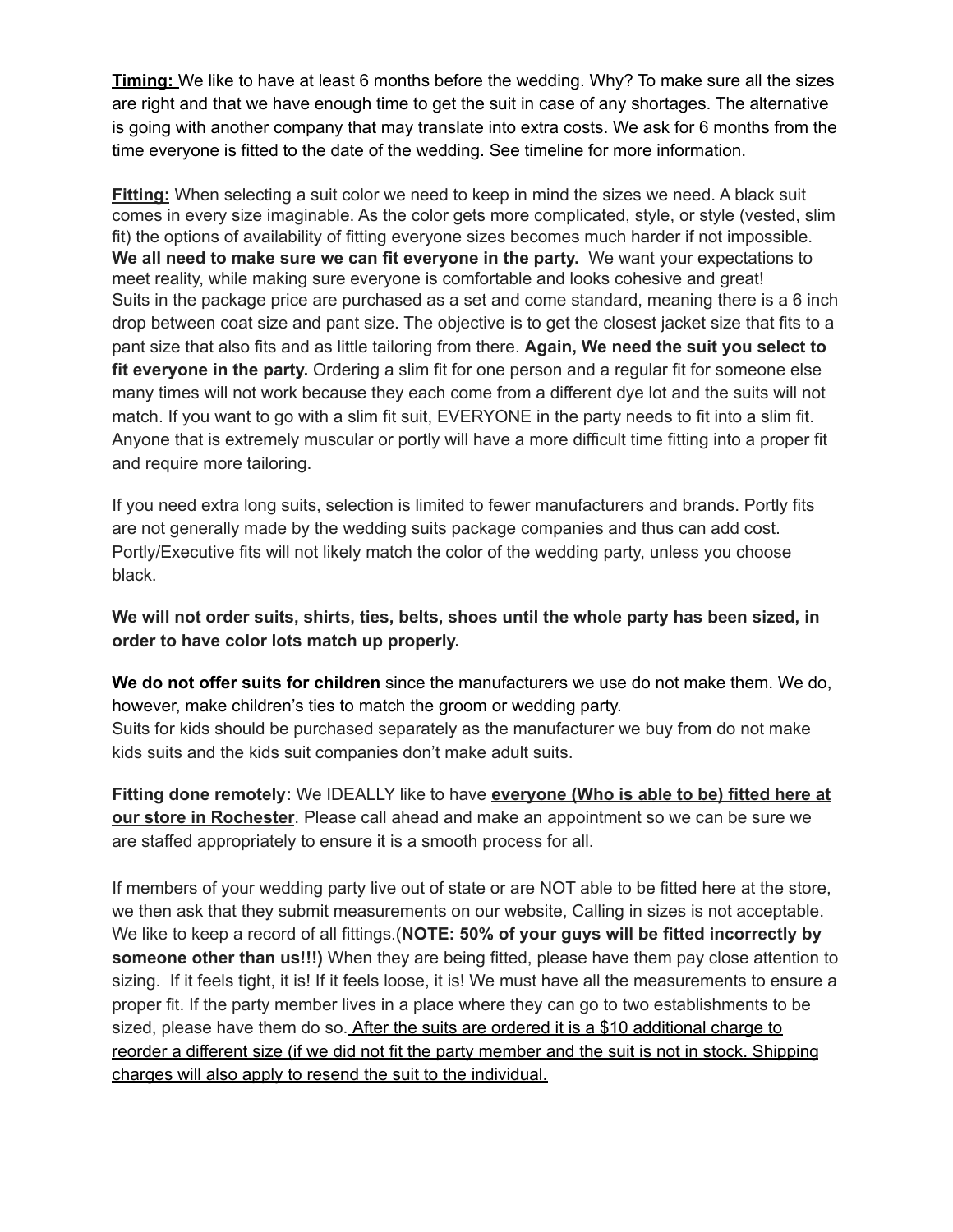**DO NOT GET FITTED AT A CHAIN MEN'S STORE**. We have learned from former employees that those who work at those establishments are instructed to fit people incorrectly when they are not buying from them and just ask for measurements. Bridal places and formal places know that if you get the wrong size from us that you will be unhappy and possibly bring your business to them. If they fit you incorrectly it's only to their benefit, you need to keep this in mind. **We strongly suggest each individual use our "Remote Fitting Guide" available on our website.**

### **Tailoring**

ALL additional tailoring is at an additional charge to each individual. We charge the customer exactly what we are charged from the tailor for the additional tailoring. We will only tailor what is approved by you! **Vests for larger gentlemen may not be available, or could require expensive alterations.**If a member of your wedding party is out of state and we need to ship the suit to them, the rate for shipping is \$15 flat rate.

### **Late fittings**

We will set a date for initial fittings together. Anyone who comes in after will be subject to a \$10 late fitting fee. Anyone coming in for first fitting within 6 weeks of the wedding will be subject to a \$20 late fitting fee. Please note we can make exceptions due to moving or military travel, we would need to make an appointment before the cut off. This to ensure we get a good start on your wedding.

### **Storage**

Our goal is to get the suits finished as soon as possible. We expect prompt pick up. We understand that not everyone can drop everything and come here, 2-3 week after the pick up call should be fair. After that someone in the wedding party can pick or the individual will owe a storage fee of \$10 per week in extreme cases.

### **Wedding Advertisements/Pinterest**

Please do not expect to get a perfect match to a picture you saw online. These pictures can be photo-shopped or otherwise edited and also feature expensive garments. We will make every attempt to get you the look you want! We want to make sure your expectations can be met within the price range we offer and you set.

### **Special Ordering (\$50 per suit deposit)**

Once orders are placed, we cannot change the order or reorder a different style. Please keep this in mind when confirming orders that it is exactly what you want. We are happy to change anything you are not certain about until it is perfect for you! Deposit is non-refundable.

### **Dress Shirts**

We use dress shirts in multiple sizes and brands to fit all people from small to very large. Some shirts may have very slight color differences or physical features like pockets.

### **Shoes and Belts**

Belts and shoes have been a popular addition to our wedding packages. Our goal this year is to order all shoes once we receive the sizes early to reduce inventory issues later in the year. Ordered shoes will likely come in after suits have shipped. We recommend the groom pick's up shoes to disperse them.

### **Finally…**

This is your wedding and we are so excited to get to help you through this process from start to finish! We ask that any problems or requests come directly from you, the bride or groom, instead of family members or wedding party members. We want you to be fully aware of all that goes on in order to make this a beautiful and easy process!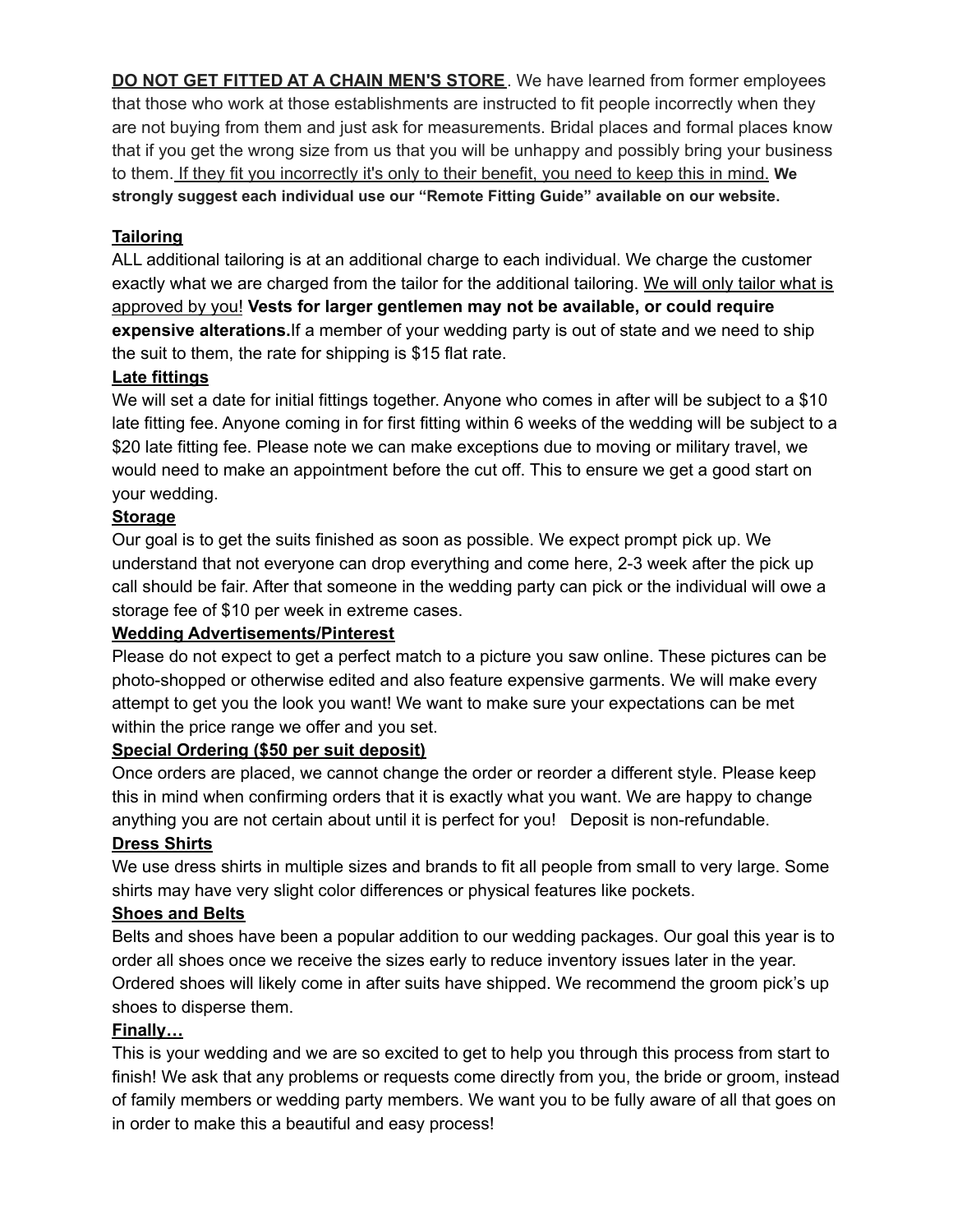## Contacts:

Knights Menswear 1300 Salem Rd SW Suite 900 Rochester MN 55904

## **knightsmenswearrochester@gmail.com**

**Jeremiah Johnson (Manager) 1 st contact 507-258-7373**

Svaar Vinje (Owner) 2nd contact 507-285-0517

## Week of wedding

Here are a few tips and tricks to make sure everything with the suits goes well on your big day!

• Have a needle and thread in your wedding survival kit for the day (in case of button mishaps). They are put on by machines so they have a tendency to be looser than a hand stitch! (A tide pen is also a good item to have in an emergency kit)

• **Check with each groomsman that they have the right color shirt by having them do** "the paper test". Hold a piece of white printer paper to the shirt. If it matches the shirt is **white otherwise it is Eggshell. If there is an issue we will happily swap for the correct color.**

• Make sure everyone presses their shirts before the wedding day! The suits are pressed by our tailors, but the shirts are not.

• When sitting down and moving around, make sure your jacket is UNBUTTONED. If you can, leave it unbuttoned before and after the ceremony and before/after photos, you won't have any issues.

• Make sure to tell your groomsmen **TOP BUTTON ONLY**. There are 2 buttons on the jacket, but it's practice to only button the top button.

• We recommend having a personal clothing steamer on hand to steam suits, ties, dresses, and more.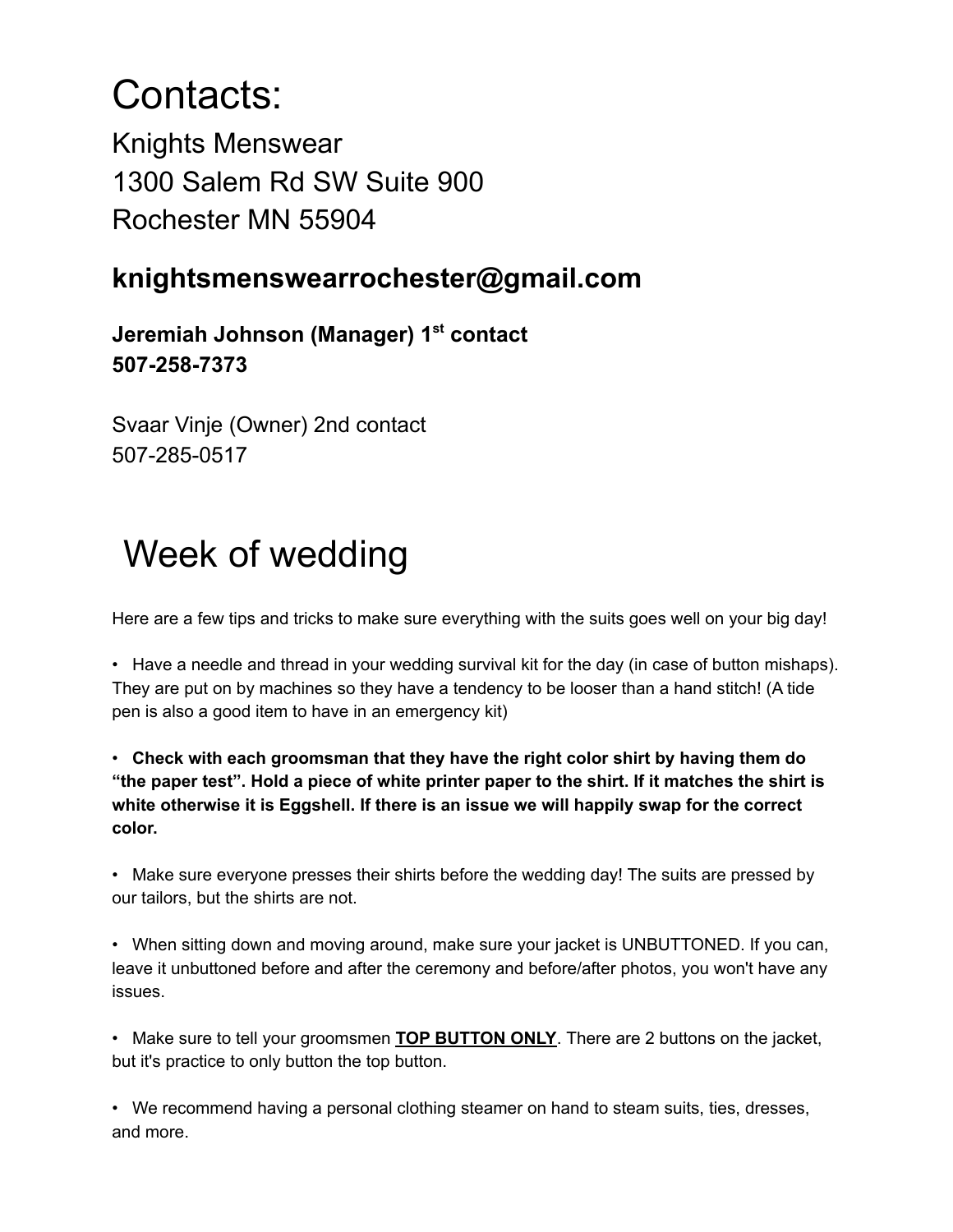# **2022 Timeline**

### 6-8 months:

- · Agreement Signed
- · Suit color chosen
- · Fitting possible unusual fits to solidify color and style choice
- · Tie Choices to cement base cost

· If premium ties are chosen after the base price is set, Bride & Groom pay the upgrade.

4-5 Months:

· All groomsmen fitted and paid. Remote clients suits shipped.

### 2 months:

- · All Suits Fitted and sent to tailors (earlier whenever possible)
- · Late groom fitting if necessary (weight loss)

1 Month:

· All suits picked up by individuals

· Tie bag picked up **(ALL TIES, BELTS AND LIKELY SHOES ARE KEPT TOGETHER FOR YOU TO TAKE)**

Wedding complete

| Wedding month | <b>Start</b>   | Special fits   | All Groomsmen<br>sized by |
|---------------|----------------|----------------|---------------------------|
| January       | July 10th      | July 20th      | August 20th               |
| February      | August 10th    | August 20th    | September 20th            |
| March         | September 10th | September 20th | October 20th              |
| April         | October 10th   | October 20th   | November 20th             |
| May           | November 10th  | November 20th  | December 20th             |
| June          | December 10th  | December 20th  | January 20th              |
| July          | January 10th   | January 20th   | February 20th             |
| August        | February 10th  | February 20th  | March 20th                |
| September     | March 10th     | March 20th     | April 20th                |
| October       | April 10th     | April 20th     | May 20th                  |
| November      | May 10th       | May 20th       | June 20th                 |
| December      | June 10th      | June 20th      | July 20th                 |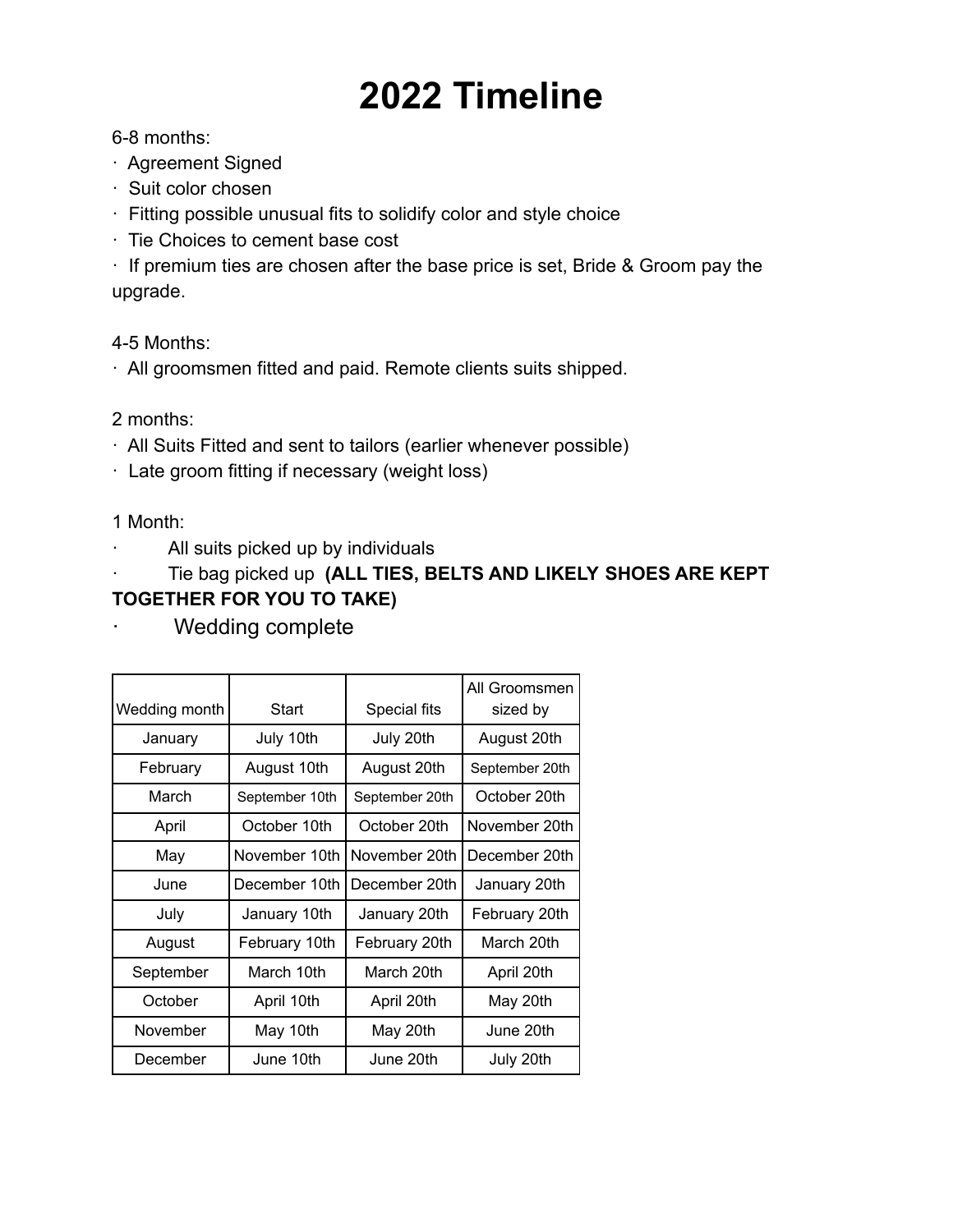## **Frequently Asked Questions:**

#### Q: Why rent when you can Buy?

A: with the average wedding rental costing \$260 it doesn't make sense. Most gentlemen will buy a new suit fitted to them for less.

Q: Why is it extra to order a different pair of pants?

A: Suits are typically Sold as a set with a drop 6 e.g. 42R jacket will come with 36 waist pant. Some companies have a separates program but it costs more to special order. Cost is typically \$30

Q: What is the difference between a suit and a tux?

A: A tux is formal wear specific and has particular features setting it apart from a suit. Satin lining on the collar and pocket opening, satin buttons and sometimes a satin stripe down the leg, adjustable waist with no option to wear a belt. There is very little reusability, unlike a suit which can be used for many different events.

### Q: Why are alterations extra?

A: Alterations are done by local independant Tailors and the pricing reflects their services directly. Tailoring is not required to be done at this location.

### Q: What do alterations cost?

A: Most guys average between \$10-\$60. Some guys may need more work and/or special order pieces that can add extra costs. Our goal is to be transparent throughout the process and find the best value.

### Q: What should I gift the Groomsmen?

A: Not everyone appreciates a monogrammed flask or a keychain. We recommend something they will use going forward. Shoes, belts and socks are usable for the wedding and after.

### Q: Can I get the suits with a matching vest?

A: Most of the companies we work with have a vest option, vest pricing can range from \$20-\$40.

Q: What if my friend/ family member lives out of state or country?

A: We ship suits to every state and even outside the country. They are required to get measured (download the remote fitting guide) and submit them to the website.

### Q: Why do suit and tie colors need to be solidified so early?

A: The first reason is to solidify the price for your groomsmen. Second, we want to get everything ordered so we are not worried about inventory issues as we get closer to the wedding. Certain sizes and colors will run out and cause delays. If we can not find the right match or complementary match we can discount the package accordingly.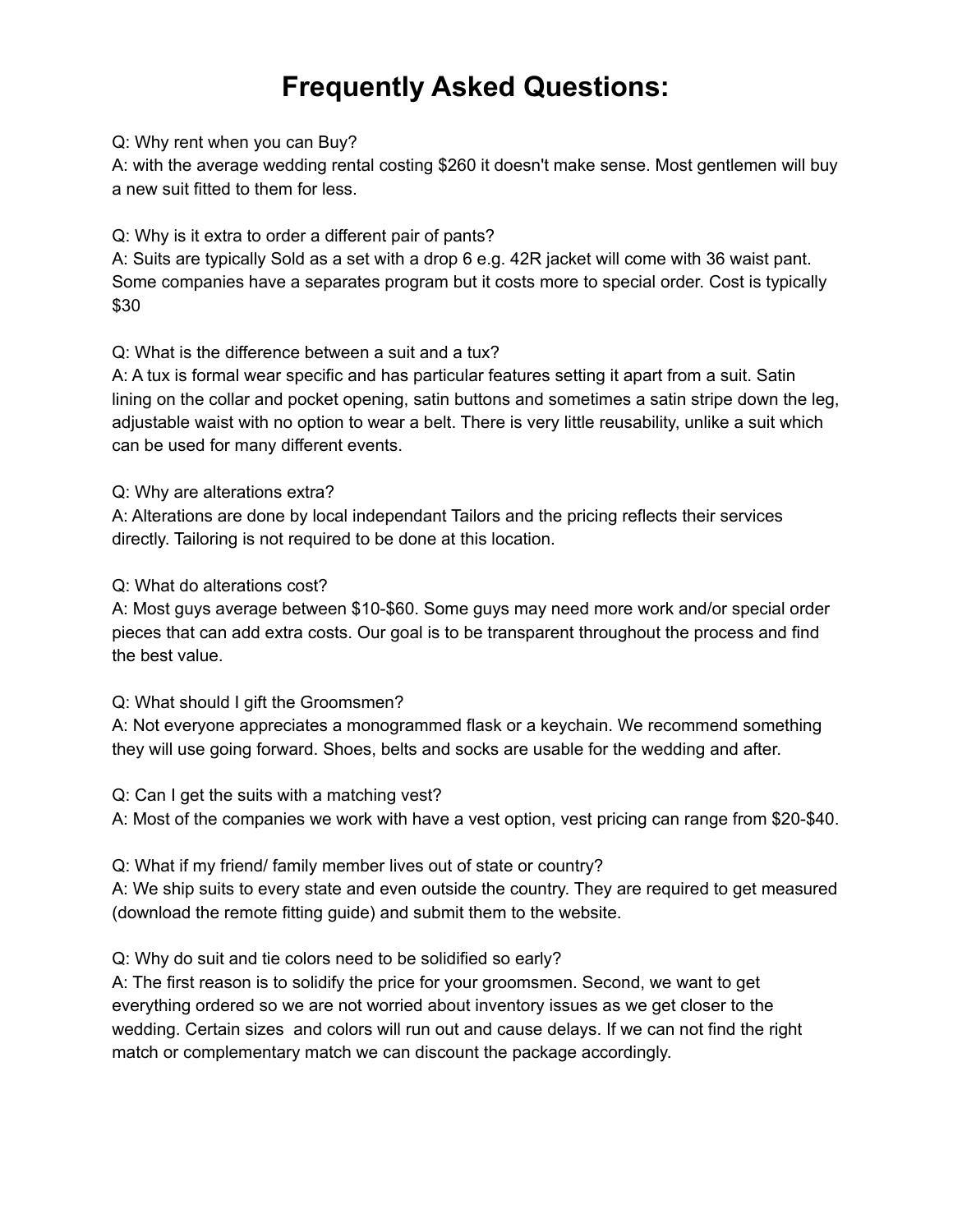# Responsibilities of the bride and Groom

**The following is the set of responsibilities for the Bride and Groom in regards to the wedding process with us.**

1) The information given by Knights Menswear is **your responsibility to give to the entire wedding party Fathers, and especially Mothers.** If we provide the information to you and they don't receive it there can be confusion with what the members of the party are going to receive or what they can receive. (Example.: Suits don't come with pant separates. Ties are given to the Bride and Groom. How long it takes to fit and all other important information. I recommend emailing the agreement to everyone in the wedding party.

2) We will not tolerate unprofessional behavior from members of the party. We are here to help you execute your wedding and will do everything in our power to ensure that happens. We will be honest and professional with you and require the same of whom we do business with. Swearing or hostility towards staff will not be tolerated and we will cancel the wedding process immediately after management review the occurrence

3) It is the responsibility of the bride and groom to ensure people are fitted in a timely manner. You are responsible for making sure everyone comes into our store to be fitted or contacts us with the proper information to fill your order. If the wedding party is not fit by the agreed upon date, there may be a penalty.

4) That product from the manufacturers is not always available. In some situations, the product is on backorder or can run out. I understand that the store will make every effort to get the goods I am requesting in a timely manner. Getting all the information to the store early enough ensures that they can properly order and fill my wedding needs. If I am under the three-month deadline that the store cannot guarantee the goods I am requesting. I will not hold the store responsible for not being able to fill my order.

5) Tailoring is done at the rate that the tailors can complete. The tailors do not work for Knights Menswear as employees and as such are not controlled by us. It is not a first come first serve basis with regards to tailoring. (We sometimes have late fittings that require us to move slots in tailoring). You are free to take suits to another tailor to better fit your schedule.

6) This is your wedding and we prefer to only work with you and the individuals who needs fitting. Should any issue arise you will work directly with us to solve the problem or the individual that needs attention

7) Please give a copy of the "Groomsmen info Sheet" to anyone needing clothes for your wedding. **Also all wedding fitting must have appointments.** They can make appointments at [www.knightsmenswear.com](http://www.knightsmenswear.com)

8) I have received the information and guidelines to follow for our wedding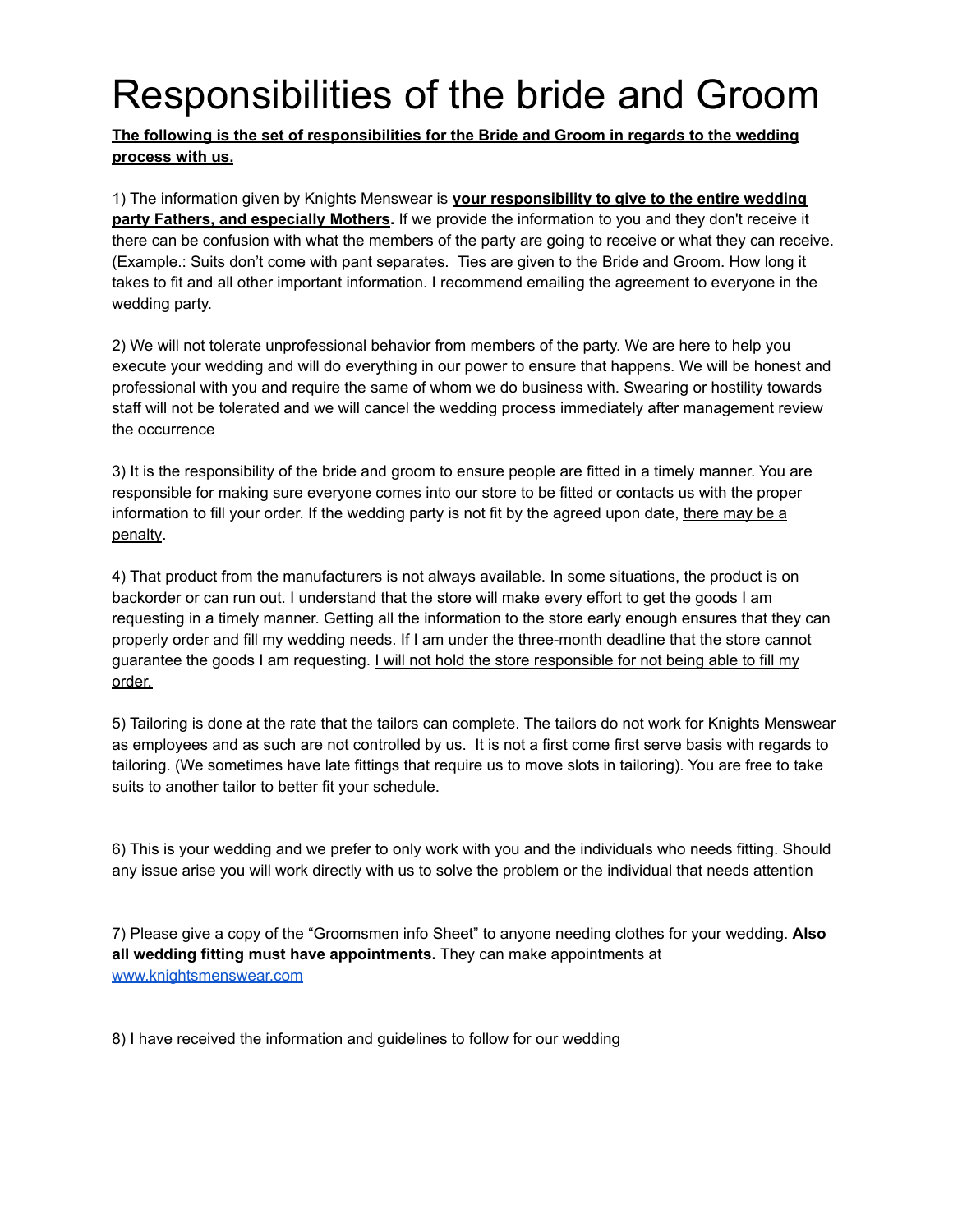# 2022 Groomsmen Info Sheet V1.3

Thank you for being a part of your friend's and Family's big day. This is a guide for anyone who is getting clothing at our store for a wedding, extending to Ushers, Fathers, and any other ladies and gentlemen in the party.

- 1. You are purchasing the Items. We want to get you the best fit possible. The correct size suit will be more comfortable and reduce the amount of tailoring, therefore reducing cost.
- 2. This is not a rental. When getting fitted, we do not want tuxedo measurements. They are similar but it's not always accurate.
- 3. If you are big and Tall sizing can take longer to order in, please make your appointment sooner rather than later.
- 4. For best fit, we recommend making the time to get sized at the store, where we can fit you in the correct brand and fit. We want to order the right size the first time.
- 5. If you can not make it to our store you can find our "remote fitting guide" on our website will have more information available. We recommend boutique shops with tailors and not large chain stores. Please ask if you can put on the pant and coat. Submit your measurements to www.knightsmenswear.com
- 6. There will be a fitting deadline. If you do not come in or send in measurements on time there is a \$20 fee. We know that life can get in the way just stay in contact with us.
- 7. We ask that you come pick up your suit two weeks after it comes back from the tailor, or have someone else pick it up on your

behalf. You need to try on the suit immediately to make sure everything fits properly. Failure to follow guidelines will likely require an expedited alteration fee from the tailors.

- 8. We use a texting service to communicate about suit purchases if you want to opt out, please email us at [knightsmenswearrochester@gmail.com](mailto:knightsmenswearrochester@gmail.com)
- 9. It is required to make a fitting appointment. We recommend making group appointments. Go to [www.knightsmenswear.com](http://www.knightsmenswear.com)

### Timeline:

- 5-7 months out- you should receive information to set up appointments for sizing.
- 5 months out- suits should be ordered. All people in the party will need to have verified sizes before orders will be placed.
- 4 months out- suits will be marked for alterations or shipped to you.
- 1-3 months out- after receiving your message make a pick up appointment to try on suit in store within two weeks, to make sure of a good fit.